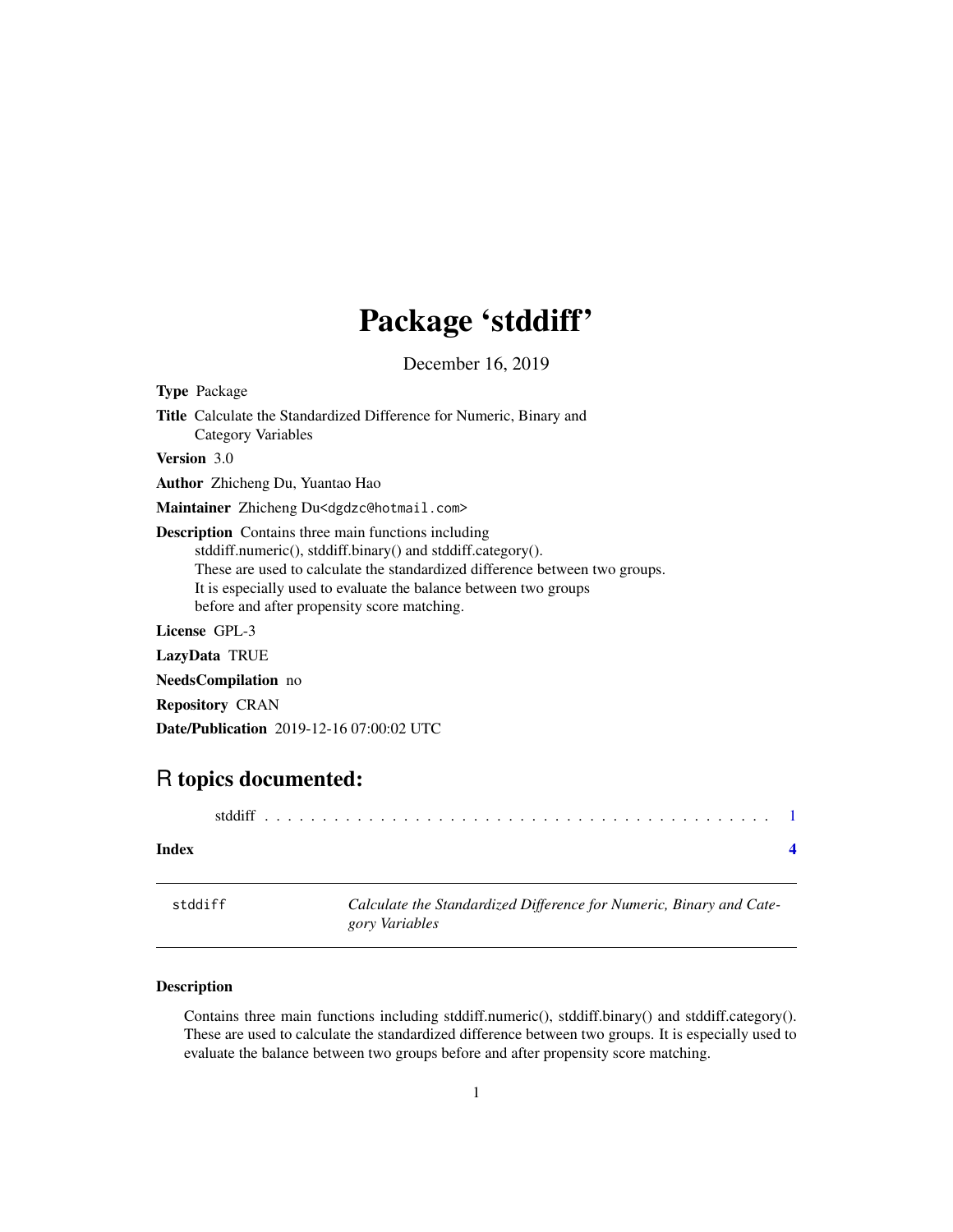#### Usage

```
stddiff.numeric(data,gcol,vcol)
stddiff.binary(data,gcol,vcol)
stddiff.category(data,gcol,vcol)
```
#### Arguments

| data | a dataframe                                                                              |
|------|------------------------------------------------------------------------------------------|
| gcol | a column number of group variable in data, 0 for control group, 1 for treatment<br>group |
| vcol | one or more column numbers of different types variables in data                          |

#### Details

stddiff.numeric() is used for numeric variables. stddiff.binary() is used for binomial variables. stddiff.category() is used for categorical variables. stddiff should be less than 0.2 or 0.1.

#### Value

for stddiff.numeric function:

| mean.c                       | the mean of control group                                                                                   |  |  |
|------------------------------|-------------------------------------------------------------------------------------------------------------|--|--|
| sd.c                         | the standard deviation of control group                                                                     |  |  |
| mean.t                       | the mean of treatment group                                                                                 |  |  |
| sd.t                         | the standard deviation of treatment group                                                                   |  |  |
| missing.c                    | the counts of missing value of control group                                                                |  |  |
| missing.t                    | the counts of missing value of treatment group stddiff: the standardized differ-<br>ence between two groups |  |  |
| stddiff.l                    | the lower limit of the 95 percentage confidence interval of standardized differ-<br>ence                    |  |  |
| stddiff.u                    | the upper limit of the 95 percentage confidence interval of standardized differ-<br>ence                    |  |  |
| for stddiff.binary function: |                                                                                                             |  |  |
| p.c                          | the proportion of last level in the control group                                                           |  |  |
| p.t                          | the proportion of last level in the treatment group                                                         |  |  |
| missing.c                    | the counts of missing value of control group                                                                |  |  |
| missing.t                    | the counts of missing value of treatment group                                                              |  |  |
| stddiff                      | the standardized difference between two groups                                                              |  |  |
| stddiff.l                    | the lower limit of the 95 percentage confidence interval of standardized differ-<br>ence                    |  |  |
| stddiff.u                    | the upper limit of the 95 percentage confidence interval of standardized differ-<br>ence                    |  |  |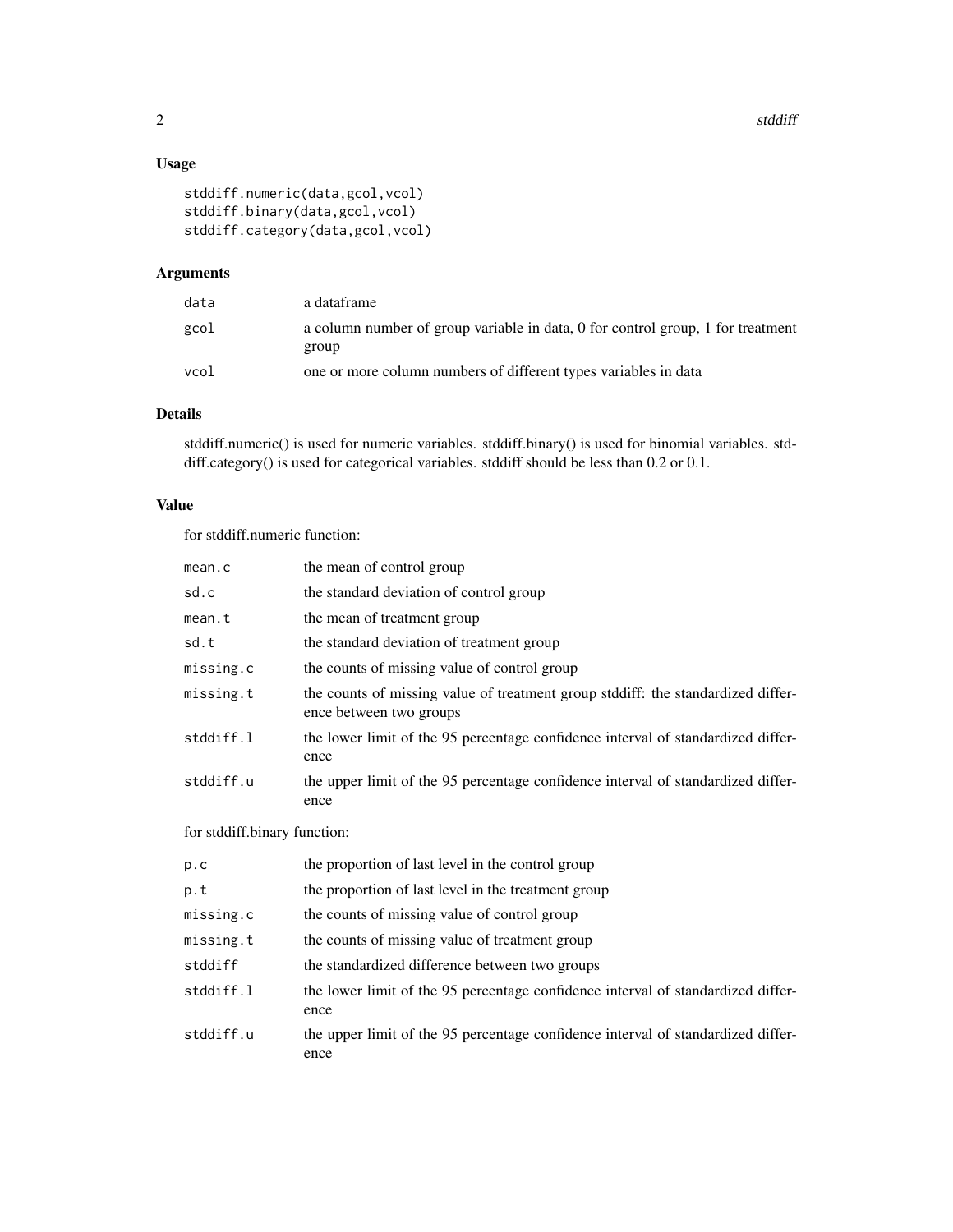#### stddiff 3

for stddiff.category function:

| p.c       | the proportion of each level in the control group                                        |
|-----------|------------------------------------------------------------------------------------------|
| p.t       | the proportion of each level in the treatment group                                      |
| missing.c | the counts of missing value of control group                                             |
| missing.t | the counts of missing value of treatment group                                           |
| stddiff   | the standardized difference between two groups                                           |
| stddiff.l | the lower limit of the 95 percentage confidence interval of standardized differ-<br>ence |
| stddiff.u | the upper limit of the 95 percentage confidence interval of standardized differ-<br>ence |

#### Note

Update:

version 2.0: Avoiding the negative number for the 'stddiff' of stddiff.numeric() and stddiff.binary() version 3.0: Fixing the incorrect format in the results of stddiff.category()

#### Author(s)

Zhicheng Du<dgdzc@hotmail.com>, Yuantao Hao<haoyt@mail.sysu.edu.cn>

#### References

Yang DS, Dalton JE. A Unified Approach to Measuring the Effect Size Between Two Groups Using SAS. SAS Global Forum 2012. paper 335

#### See Also

nothing

#### Examples

```
#set.seed(2016)
#treat<-round(abs(rnorm(100)+1)*10,0) %% 2
#numeric<-round(abs(rnorm(100)+1)*10,0)
#binary<-round(abs(rnorm(100)+1)*10,0) %% 2
#category<-round(abs(rnorm(100)+1)*10,0) %% 3
#data<-data.frame(treat,numeric,binary,category)
#stddiff.numeric(data=data,gcol=1,vcol=c(2,2))
#stddiff.binary(data=data,gcol=1,vcol=c(3,3))
#stddiff.category(data=data,gcol=1,vcol=c(4,4))
```